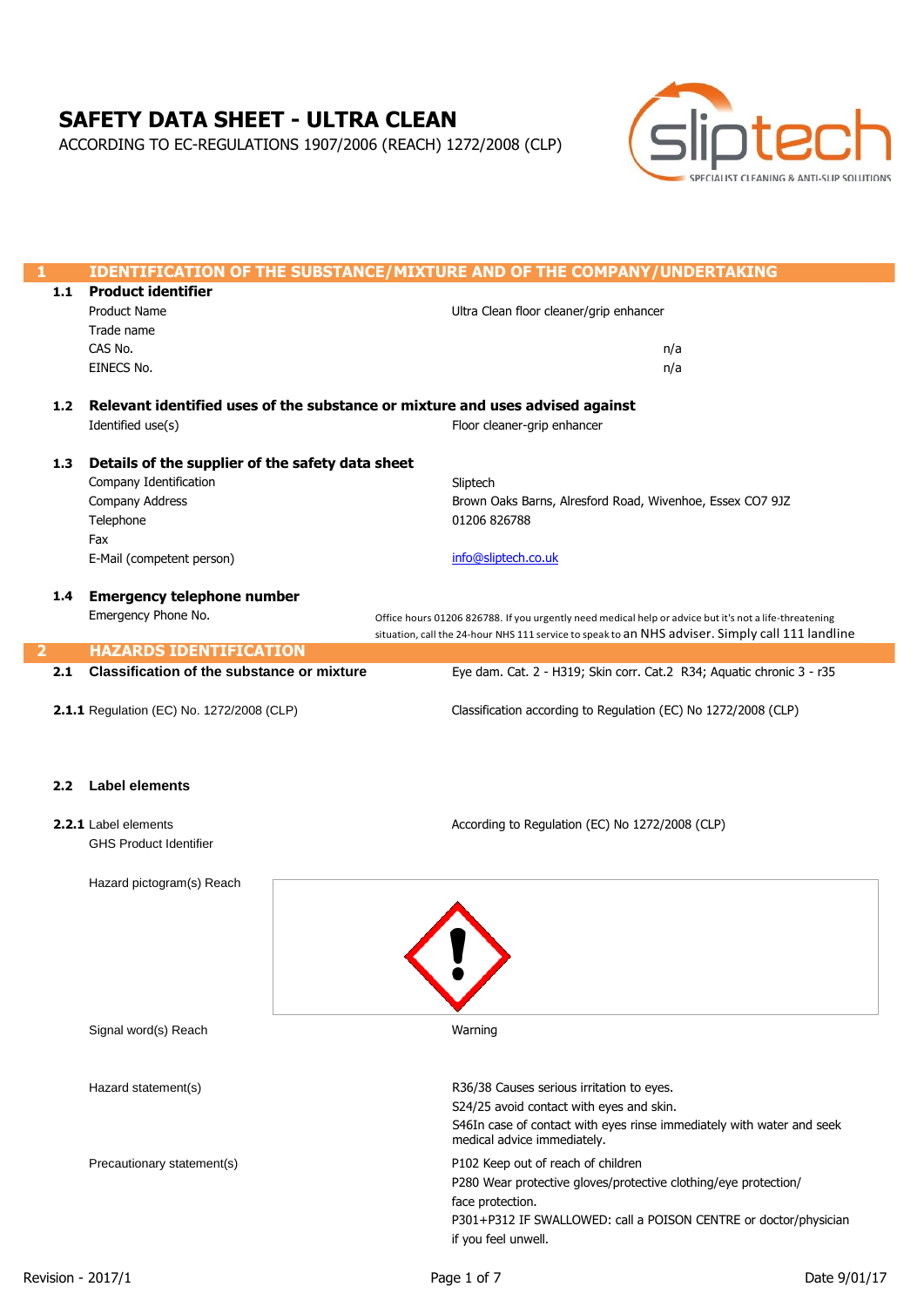# **3 COMPOSITION/INFORMATION ON INGREDIENTS**

#### **3.2 Mixtures**

| <b>Hazardous</b><br>Ingredient(s): |     | <b>EC Number CAS NUMBER</b> | %W/W     | <b>REACH Reg. Number</b> | <b>CLP according to Regulation</b><br>EC/1272/2008 |
|------------------------------------|-----|-----------------------------|----------|--------------------------|----------------------------------------------------|
| PHOSPHORIC ACID                    |     | 7664-38-2                   |          | <b>R34</b>               |                                                    |
|                                    |     |                             |          |                          |                                                    |
| NITRIC ACID                        |     | 7697-37-2                   | 1-5%     | <b>R35</b>               |                                                    |
| Non ionoic surfactant              | n/a | n/a                         | $1 - 5%$ |                          |                                                    |
|                                    |     |                             |          |                          |                                                    |
|                                    |     |                             |          |                          |                                                    |
|                                    |     |                             |          |                          |                                                    |

#### **4 FIRST AID MEASURES**

#### **4.1 Description of first aid measures (Symptoms)** Inhalation Skin Contact Eye Contact Ingestion Additional Information **4.2 Description of first aid measures (Actions)** With normal use should not present a hazard May cause irritation. May cause irritation May cause irritation to the mouth, throat and digestive tract Symptomatic treatment

Inhalation Skin Contact Eye Contact Ingestion: Additional Information If affected, remove to fresh air, keep warm and at rest. Obtain medical attention in severe cases. Wash skin with soap and water. In severe cases obtain medical help. In case of contact, rinse immediately with plenty of water for at least 10-15 minutes. Obtain medical attention if irritation persists Do not give anything by mouth to an unconscious person. Wash out mouth with water and give copious amounts of water to drink. Do not induce vomiting. Obtain medical advice if patient unwell. Always launder contaminated clothing before re-use **5 FIRE-FIGHTING MEASURES**

# **5.1 Extinguishing media**

Suitable Extinguishing Media

# **5.2 Special hazards arising from the** Substance or mixture

Exposure hazards

#### **5.3 Advice for fire-fighters**  Special protective

equipment for fire fighters

Product not flammable. Water spray, foam, dry powder or CO2 for surrounding fires.

In combustion emits toxic fumes

Full protective equipment including self-contained respiratory protection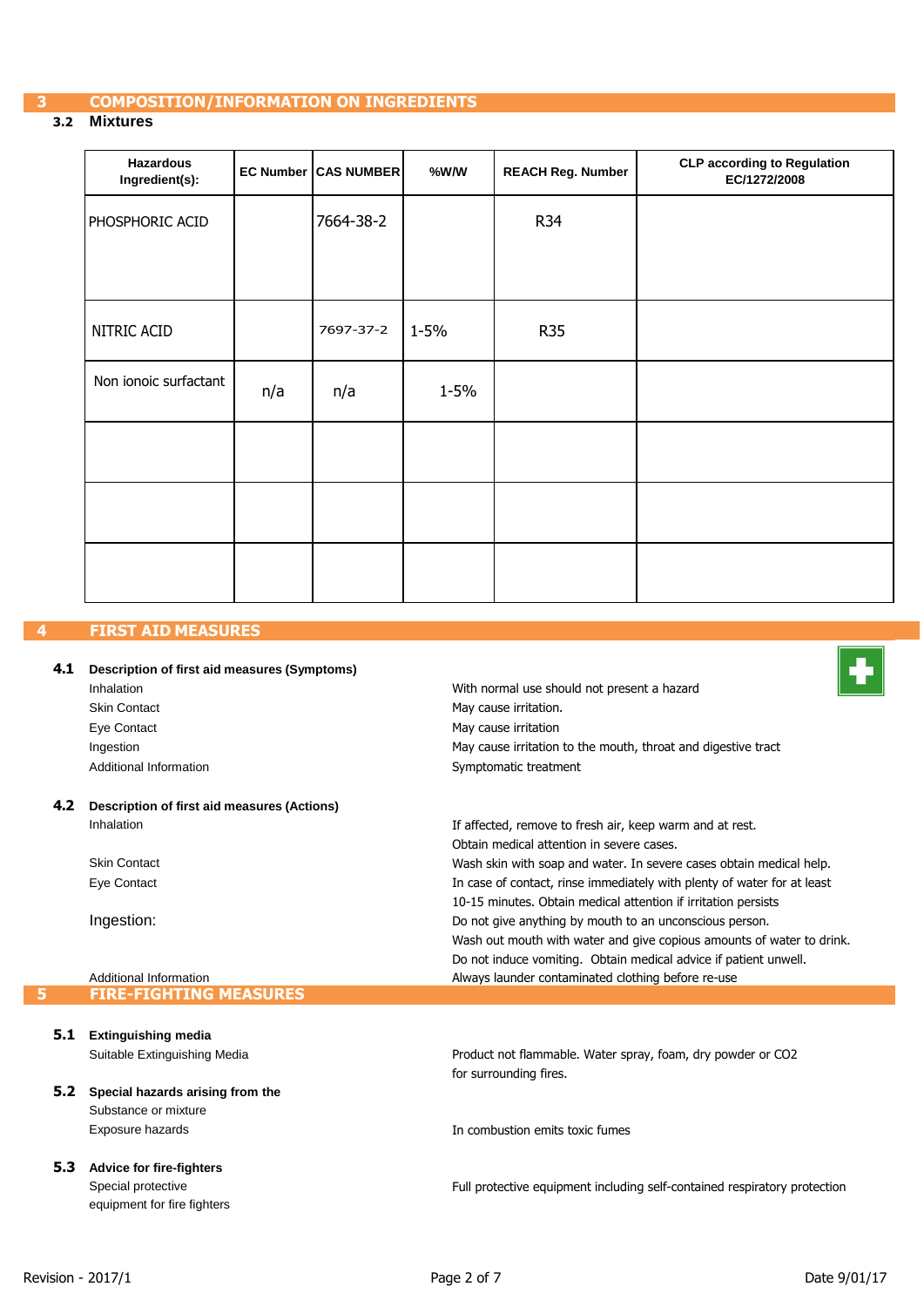#### **ACCIDENTAL RELEASE MEASURES G**

**6.1 Personal precautions, protective equipment and emergency procedures 6.2 Environmental precautions 6.3 Methods and material for containment and cleaning up 6.4 Reference to other sections 6.5 Additional Information** Mark out the contaminated area with signs and prevent access to unauthorised personnel. Do not attempt to take action without suitable protective clothing – see section 8 of SDS Do not discharge into drains or rivers. Contain the spillage using bunding. Small spills can be handled with a mop and water. Large spills should be contained with sand or sawdust and disposed of under local authority regulations. Spillages will prove slippery if product gets spilled on the floor.

#### **HANDLING AND STORAGE**

- **7.1 Precautions for safe handling**
- **7.2 Conditions for safe storage, including any incompatibilities**
- **7.3 Suitable packagine**
- **7.3 Specific end use(s)**

Avoid eye contact and prolonged skin contact

Keep in original containers

Keep tightly closed when not in use Do not store below 5ºC or above 30ºC

#### **EXPOSURE CONTROLS / PERSONAL PROTECTION**

#### **8.1 Control Parameters**

я

Hazardous Ingredients **NO OCCUPATIONAL LIMIT ASSIGNED** 

|                | Workplace exposure limits     |             | Respirable dust                                             |             |
|----------------|-------------------------------|-------------|-------------------------------------------------------------|-------------|
| <b>State</b>   | 8 hour TWA                    | 15 min STEL | 8 hour TWA                                                  | 15 min Stel |
|                |                               |             |                                                             |             |
|                |                               |             |                                                             |             |
|                |                               |             |                                                             |             |
|                |                               |             |                                                             |             |
|                | 8.2 Exposure Controls         |             |                                                             |             |
|                | Engineering measures          |             | Not necessary under normal usage                            |             |
|                |                               |             |                                                             |             |
|                |                               |             |                                                             |             |
|                | <b>Respiratory Protection</b> |             | Not necessary under normal usage                            |             |
|                |                               |             |                                                             |             |
|                | <b>Hand Protection</b>        |             | Wear protective gloves (Butyl rubber or Polyvinyl chloride) |             |
|                |                               |             |                                                             |             |
|                |                               |             |                                                             |             |
|                |                               |             |                                                             |             |
| Eye Protection |                               |             | Wear safety goggles                                         |             |
|                |                               |             |                                                             |             |
|                |                               |             |                                                             |             |
|                | <b>Skin Protection</b>        |             | Wear suitable protective overalls                           |             |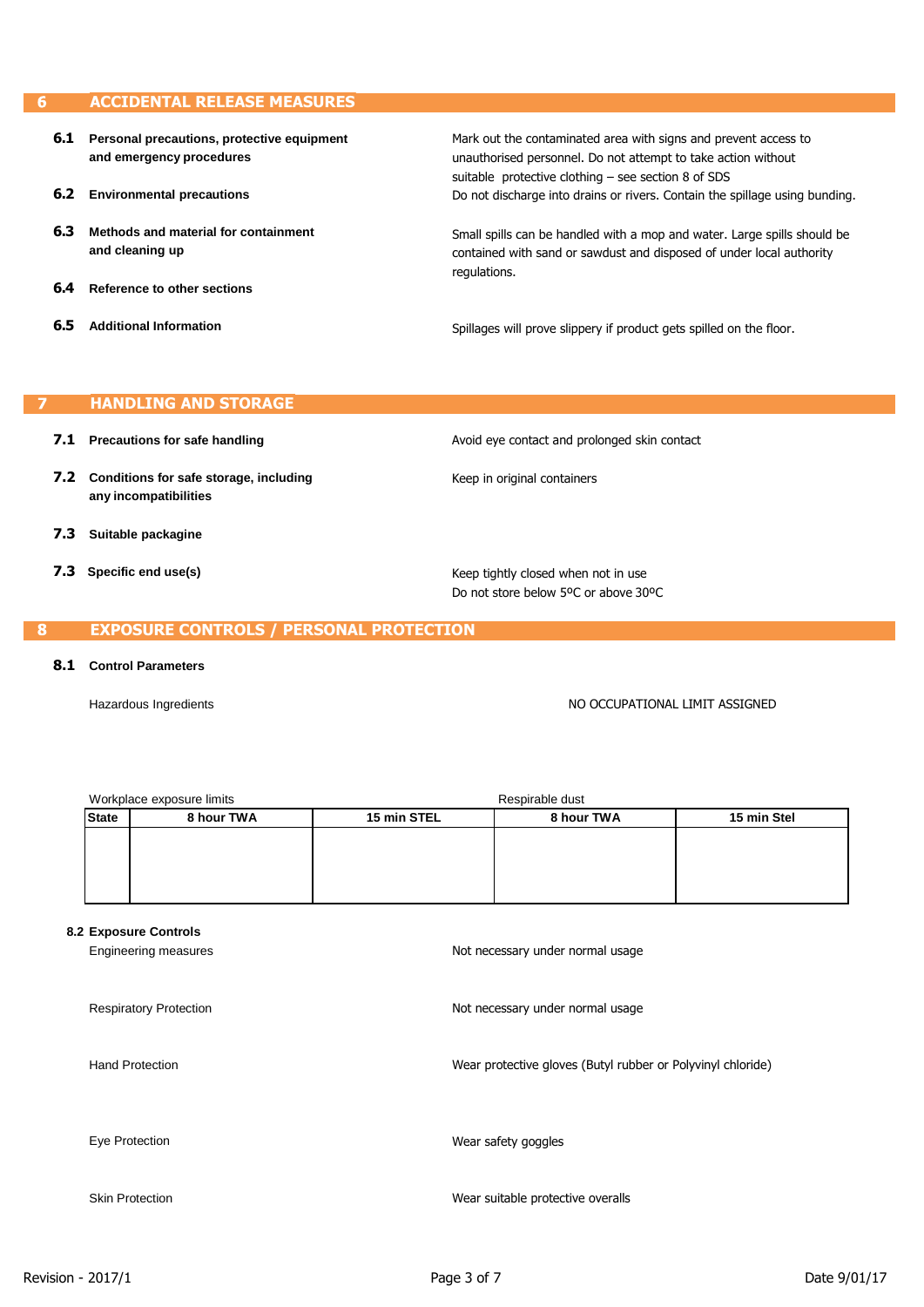# **9 PHYSICAL AND CHEMICAL PROPERTIES**

## **9.1 Information on the basic physical and chemical properties**

| Form:                         | Liguid                                  |
|-------------------------------|-----------------------------------------|
| Odour:                        | Neutral                                 |
| Colour:                       | Pink                                    |
| Viscosity:                    | Non viscous                             |
| pH (Value):                   | $2 - 3.0$                               |
| Density (g/ml):               | $1.042$ approx                          |
| Boiling Point:                | >100 degrees celcius                    |
| Flash Point:                  | Not Applicable. Product is water based. |
| <b>Melting Point:</b>         | <0 degrees celcius                      |
| Pour Point (Deg C):           | <0 degrees celcius                      |
| Auto Ignition Temp.           | Not Applicable                          |
| Vapour Pressures:             | Not Applicable                          |
| Solubility (water):           | Miscible                                |
| Solubility (other):           | Not Applicable                          |
| <b>Partition Coefficient:</b> | Not Applicable                          |
| Flammable Limits:             | Not Applicable                          |
| Oxidising Props.              | Not Applicable                          |

#### **9.2 Other information**

| 10 |  | <b>STABILITY AND REACTIVITY</b> |  |  |
|----|--|---------------------------------|--|--|
|    |  |                                 |  |  |
|    |  |                                 |  |  |

| 10.1 Reactivity                         | Not expected to be reactive.                                                 |
|-----------------------------------------|------------------------------------------------------------------------------|
| 10.2 Chemical Stability                 | Stable under normal conditions                                               |
| 10.3 Possibility of hazardous reactions | No polymerisation reaction expected                                          |
| 10.4 Conditions to avoid                | Extremes of temperature and moisture                                         |
| 10.5 Incompatible materials             | Strong oxidising/reducing agents<br>Do not mix with bleaches or other acids. |
| 10.6 Hazardous decompostion products    | Not known                                                                    |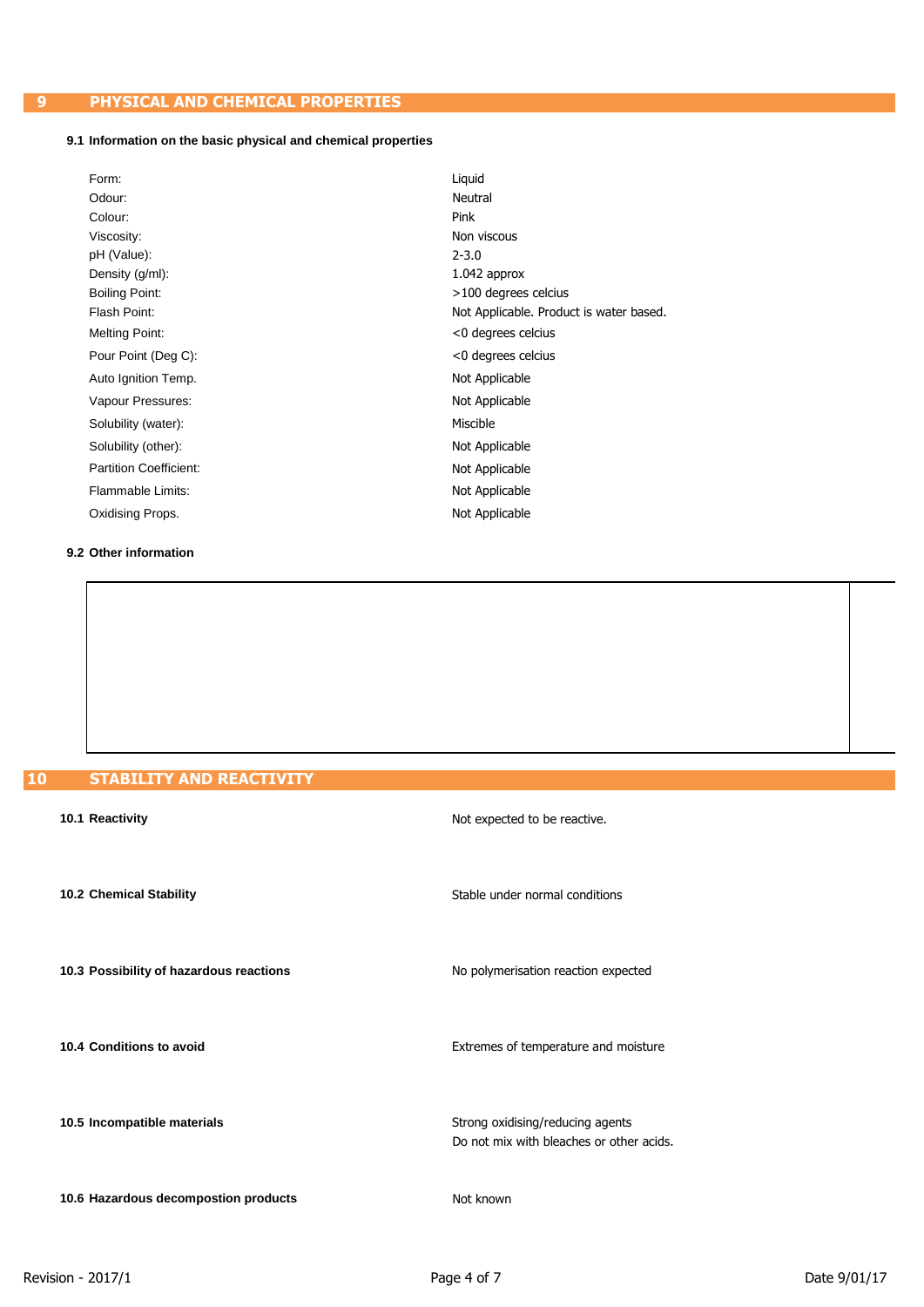# **11 TOXICOLOGICAL INFORMATION**

#### **11.1 Information on toxicological effects**

#### **Toxicity values**

| Route      | <b>Species</b> | <b>Test</b> | Value         | <b>Units</b> |
|------------|----------------|-------------|---------------|--------------|
| <b>ORL</b> | <b>RAT</b>     | <b>LD50</b> | >2000         | mg/kg        |
|            |                |             |               |              |
|            |                |             | Best estimate |              |
|            |                |             |               |              |

#### **Relevant effects for mixture**

| Effect             | Route | <b>Basis</b> |
|--------------------|-------|--------------|
| No additional data |       |              |
|                    |       |              |
|                    |       |              |

## **11.2 Symptoms / Routes of exposure**

| Skin contact<br>Eye Contact | May cause irritation to sensitive skin with prolonged contact.<br>May produce an allergic reaction.<br>May cause irritation |
|-----------------------------|-----------------------------------------------------------------------------------------------------------------------------|
| Ingestion                   | May cause irritation to the mouth, throat and digestive tract.<br>May also Cause nausea.                                    |
| Inhalation                  | Under normal use should not present a hazard                                                                                |

## **12 ECOLOGICAL INFORMATION**

## **12.1 Toxicity (estimated)**

#### **Eco Toxicity values**

| <b>Species</b>              | <b>Test</b>     | Value | <b>Units</b> |
|-----------------------------|-----------------|-------|--------------|
| <b>Fish Fathead Minnows</b> | <b>96H LC50</b> | >2000 | mg/l         |
| Daphnia                     | <b>96H LC50</b> | >250  | mg/l         |

#### **12.2 Persistence and degradability**

| 12.2 Persistence and degradability      | The surfactant(s) used in this preparation comply(ies) with the biodegradability |
|-----------------------------------------|----------------------------------------------------------------------------------|
|                                         | criteria as laid down in Regulation (EC) No 648/2004 on detergents.              |
|                                         | Data to support this assertion are held at the disposal of the competent         |
|                                         | authorities of the Member States and will be made available to them, at their    |
|                                         | direct request or at the request of a detergent manufacturer.                    |
| 12.3 Bioaccumulative potential          | No bioaccumulation potential.                                                    |
| 12.4 Mobility in soil                   | Readily absorbed into soil                                                       |
| 12.5 Results of PBT and vPvB assessment | Does not contain PBT or yPvB substances.                                         |
| 12.6 Other Adverse Effects              | Negligible ecotoxicity.                                                          |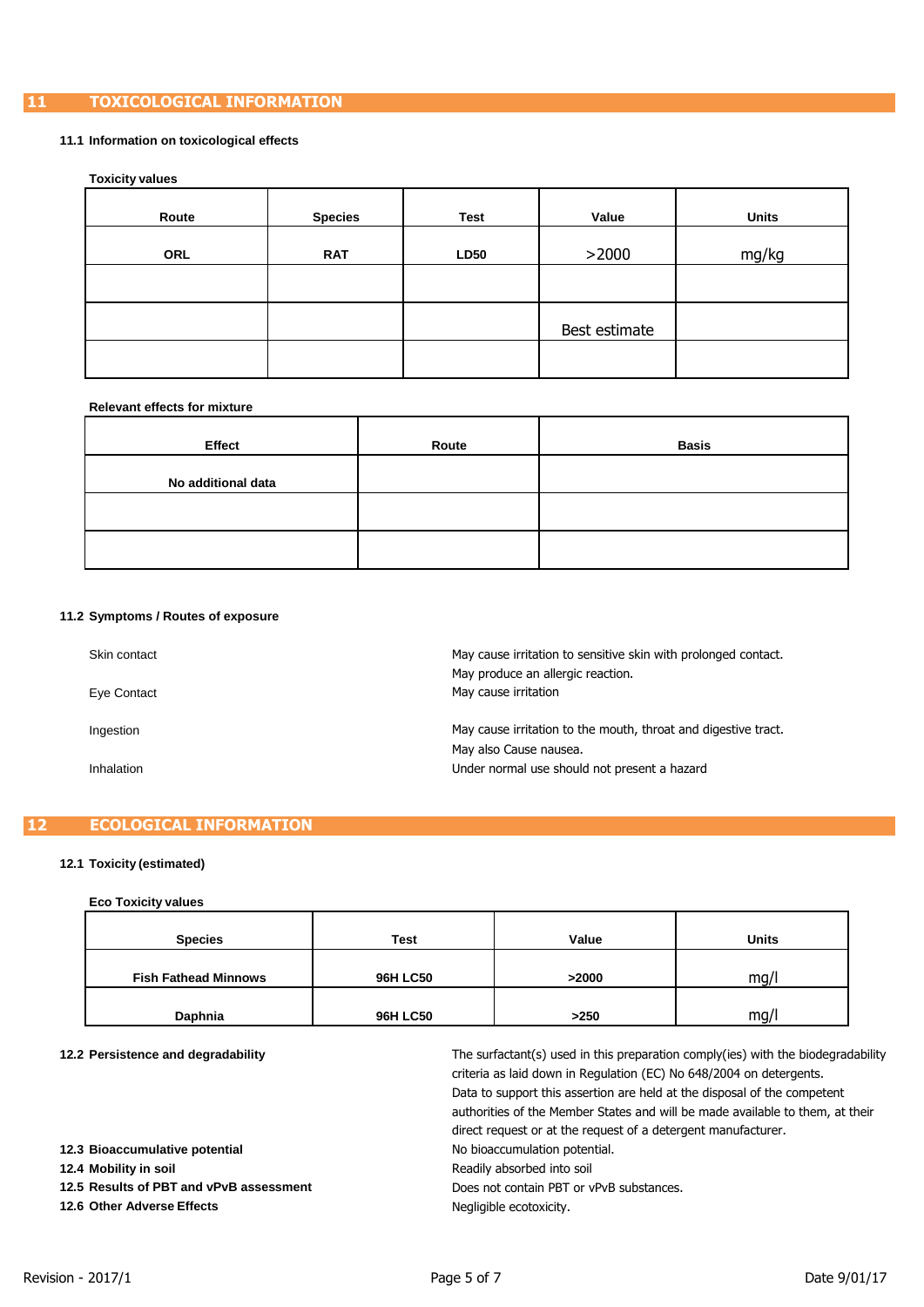#### **13.1 Waste treatment methods**

| Disposal operations   | Dispose of in accordance with Local Authority Guidelines and Regulations |
|-----------------------|--------------------------------------------------------------------------|
| Disposal of packaging | Dispose of in accordance with Local Authority Guidelines and Regulations |

**NB: The users attention is drawn to the possible existance of regional or national regulations regarding disposal**

#### **14 TRANSPORT INFORMATION**

**14.1 UN Number** 1760

#### **14.2 UN Proper shipping name**

#### **14.3 Transport hazard class(es)**

| <b>ARD/RID</b> | ٠<br>٠ | Class 8              |
|----------------|--------|----------------------|
| <b>IMDG</b>    | ٠<br>٠ | Proper shipping name |
| IATA           | ٠<br>٠ | Proper shipping name |

#### **14.4 Packing Group III**

#### **14.5 Environmental hazards**

| Environmental hazardous | No. |
|-------------------------|-----|
| Marine pollutant        | No. |

#### **14.6 Special precautions for user**

# **15 REGULATORY INFORMATION**

**This preparation was classified in compliance** Regulation (EC) No 1907/2006 (REACH) and amendments thereof up to **with the following directions and regulations** and including Regulation (EU) No 453/2010. Regulation (EC) No 1272 of the European Parliament and of the Council of 16 December 2008 on classification, labelling and packaging of substances and mixtures.

**other provisions** The regulatory information given above only indicates the principal regulations specifically applicable to the product described in this safety data sheet. The user`s attention is drawn to the possible existence of additional provisions which complete these regulations. Refer to all applicable national, international and local regulations or provisions.